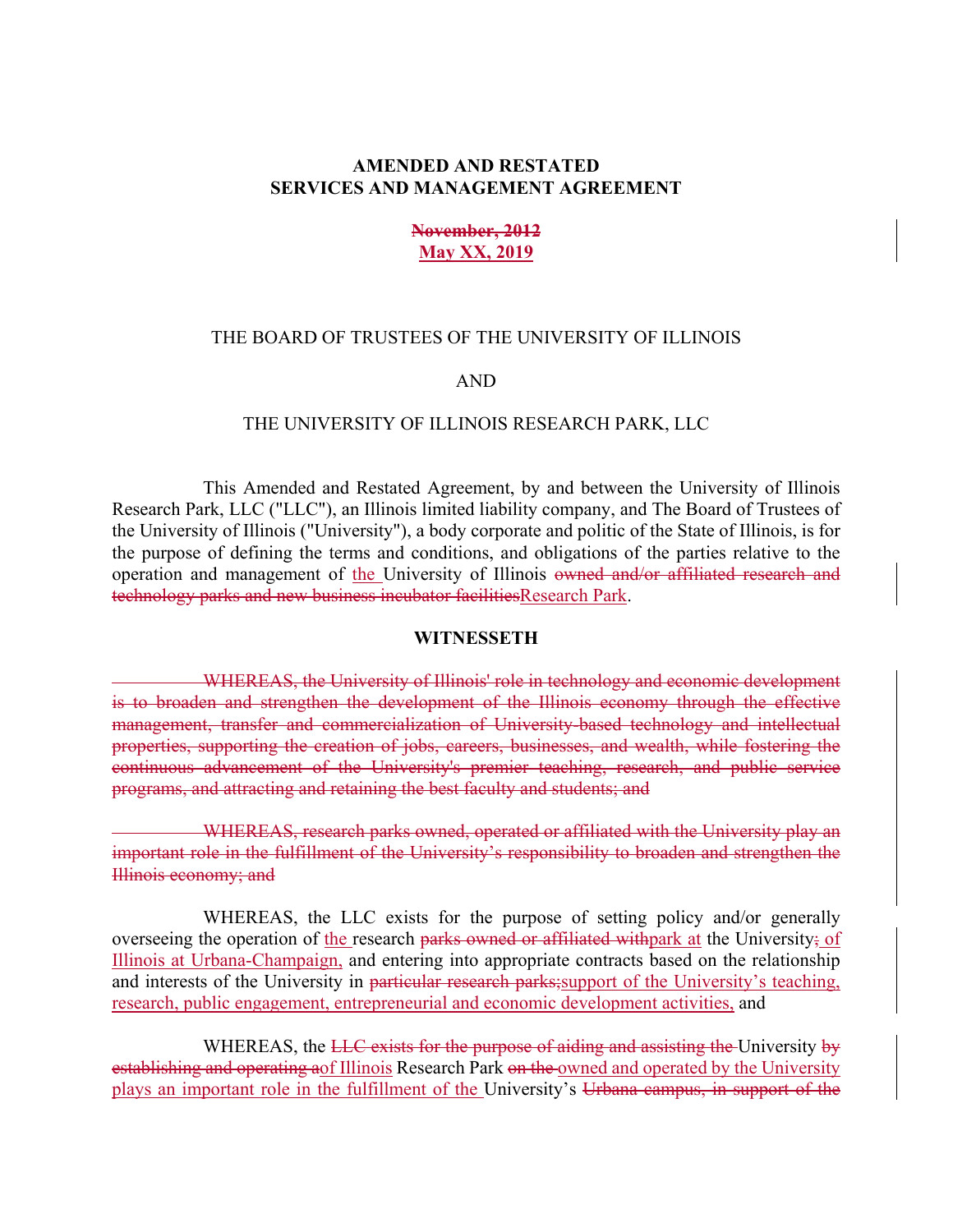University's teaching, research, public service,responsibility to broaden and strengthen the Illinois economy; and technology commercialization and economic development activities; and

 WHEREAS, the University desires the LLC to further the University's objectives for the Research Park on the University's Urbana campus by leasing land and facilities from the University for the development of the Research Park, by subleasing such land and facilities to the Research Park developer and such corporate tenants as may be agreed upon between the University and the LLC, by entering into an agreement with the developer for the development and management of the Research Park; by providing services directly to the developer pursuant to the development agreement and directly monitoring the developer's performance under that agreement or by the delegation of these service and monitoring responsibilities; by directly assisting the developer in providing services to tenants of the Research Park or by the delegation of the provision of this assistance; and by directly, developing, operating, and managing incubator facilities or by the delegation of these activities; and

 WHEREAS, the University desires the LLC to further the University's objectives for mutual gain from collaboration with the Illinois Medical District Commission (IMDC) by entering into a strategic alliance to advance the common goals of the University and the IMDC for economic development through technology commercialization, new business development and related activities including developing, operating and managing incubator facilities and graduation facilities. The LLC may delegate the responsibilities for these activities; and

 WHEREAS, the University desires the LLC to further the University's objectives to advance the growth and development of the economy of the State of Illinois through the offering of a package of services from partner professional service providers designed to assist in the formation of new companies, including but not limited to legal and accounting services, marketing support, business plan development, and human resources assistance, as deemed appropriate; and

 WHEREAS, the University desires to make available to the LLC such support necessary to meet the University's objectives.

NOW, THEREFORE**,** it is agreed as follows:

- 1. For the Research Park at the University of Illinois at Urbana-Champaign, the LLC agrees:
	- a. to receive and accept from the University by separate leases, tracts of University land and to sublease these designated tracts of land to the Research Park developer and/or tenants of the Research Park;
	- b. to enter into a development agreement and declaration of covenants with the Research Park developer and subsequent amendments as needed;
	- c. to budget all revenues received from the developer or tenants to support and further the mission of the Research Park;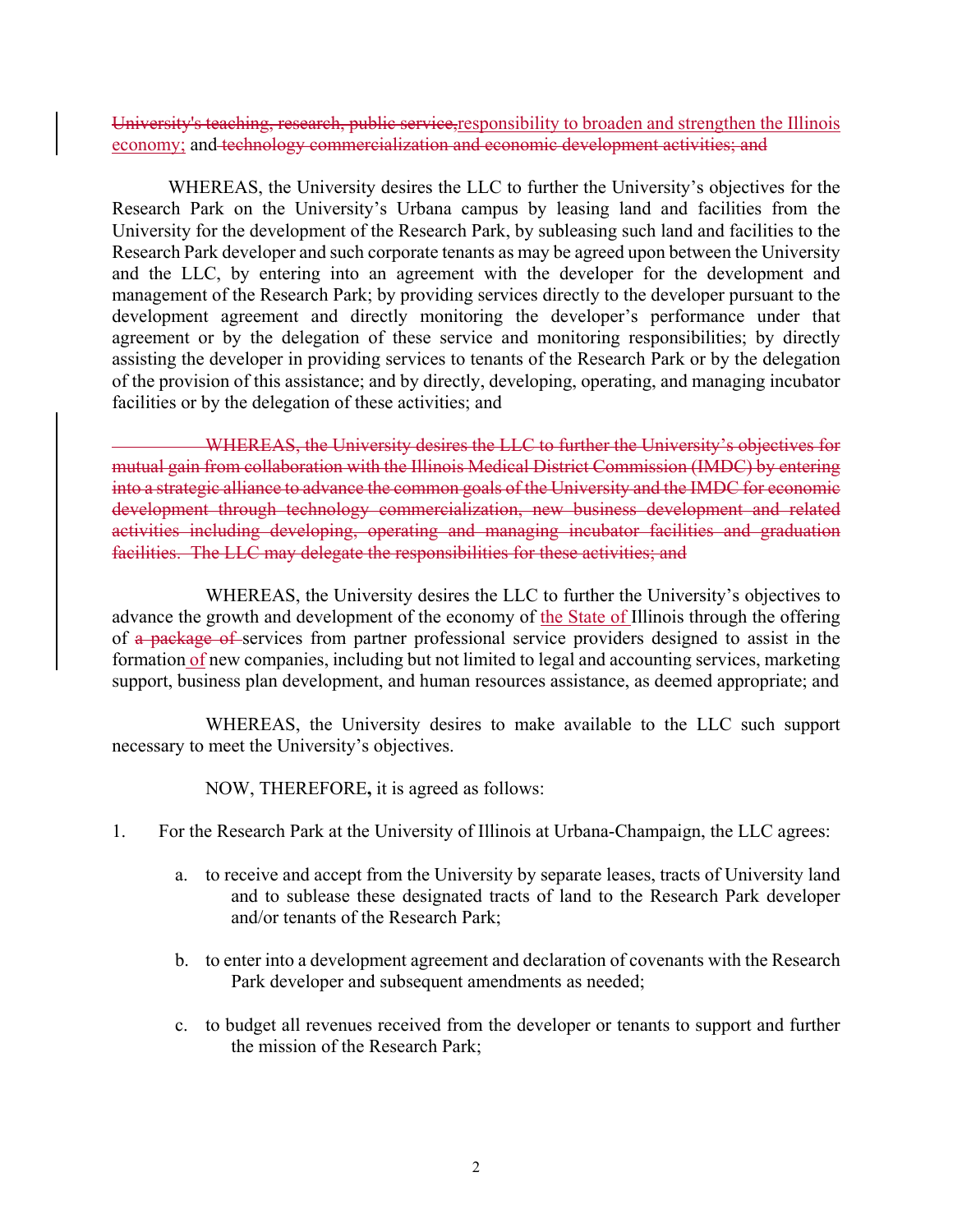d. to provide policy advice and oversight on the management of the Urbana-Champaign Research Park and related matters.; and

For the Illinois Medical District Commission (IMDC) near the University of Illinois at Chicago, the LLC agrees to enter into one or more agreements with the IMDC to formally codify mutually beneficial planning, development and operational activities that further the mission of the University and the mission of the IMDC.

- e. to provide guidance and strategic direction for the EnterpriseWorks incubator operations.
- 2. The LLC agrees for other research and technology parks and associated new business incubator and graduation facilities:
	- a. To consider agreements with appropriate entities to formally codify mutually beneficial planning, development and operational activities that further the mission of the University and the mission of the appropriate entities.
	- b. To recommend to the member for possible adoption agreements with appropriate entities that further the mission of the University and of the appropriate entities.
- 3. The LLC agrees to 1) report periodically to the Vice PresidentChancellor for Research (or successor title) at the University of Illinois at Urbana-Champaign any and all monies, funds and property received and held by the LLC for the benefit of the University; and 2) act as a recipient of funds and property donated or granted to the LLC for the benefit of the University in connection with research and technology parks and new business incubator and graduation facilities and to apply the same in accordance with terms of the gift or grant.
- 4. As consideration for the above-described services to be performed by the LLC, the University will support the activities of the LLC in the following ways. The Vice PresidentChancellor for Research (or successor title)at the University of Illinois at Urbana-Champaign will serve as principal officer for the University with the LLC and shall be responsible for day to day administrative support of the LLC and for the oversight of the performance of the obligations of the University as stated in this Agreement. The Director shall be responsible for day-to-day administrative support of the LLC with oversight from the Board of Managers in consultation with the principal officer.
	- a. For the Research Park on the University's Urbana campus, when actual development is ready to occur by separate lease agreements, the University will lease to the LLC tracts of University land for sublease to the developer and/or tenants of the Research Park. The University may also lease to the LLC such other real estate and facilities as may be agreed upon between the University and the LLC under terms and conditions to be determined by the University and the LLC.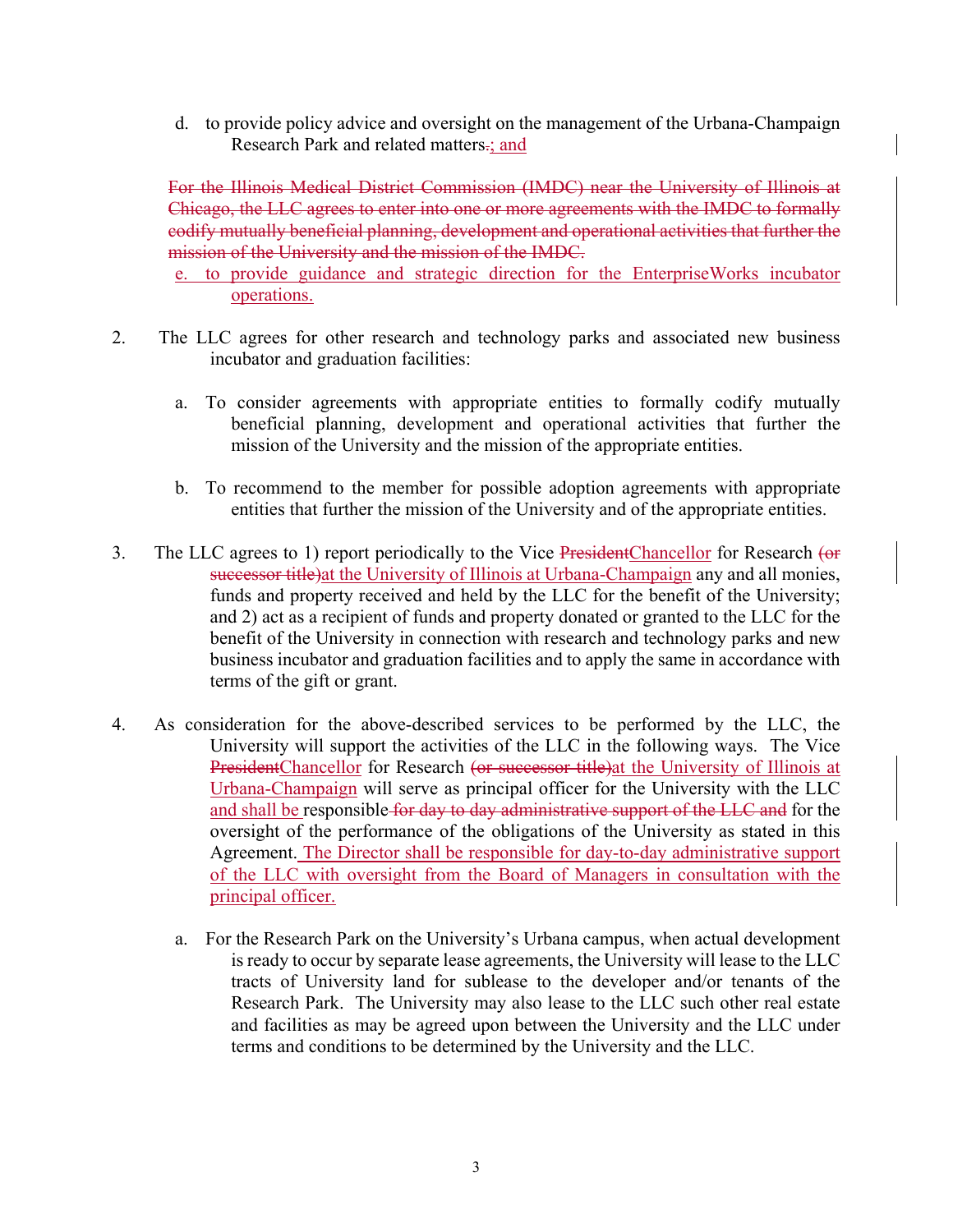- b. The University agrees to support the operating costs for the services described in this Agreement and those services associated with agreements that may be developed and executed under the authority of this Agreement, pursuant to annual budgets prepared as provided for in this Agreement and approved annually by the University. The University also agrees to support associated capital costs, pursuant to annual budgets prepared as provided for in this Agreement and approved annually by the University. The support will not exceed the actual costs incurred for providing the services.
- c. Staff of the LLC may be eligible for benefits of the University based on their appointments with and subject to the policies of the University.
- d. The University agrees to provide the LLC with certain services for which no separate charges will be assessed. Such services will include, but not be limited to, routine legal, business, and financial services as needed, on a regular or ad hoc basis, in such areas as purchasing, accounting and fiscal management, payables and receivables, auditing, risk management, land use/facilities planning, and investment management.
- e. The University agrees to provide property insurance, general liability, excess general liability, and Directors and Officers liability coverage under the University selfinsurance plan, commercial coverage, or a combination of self-insurance and commercial insurance for the LLC, its directors, officers, employees, and agents. Cost for the coverage provided will be allocated to the LLC on a pro-rata share basis.
- f. The University agrees to provide workers' compensation coverage for any LLC staff under the University Workers' Compensation Self-Insurance Plan. The LLC agrees to an annual insurance premium expressed as a rate per \$100 of payroll.
- g. The LLC may avail itself of support services from University departments such as telephone service, central stores, printing services, etc. For these services, the LLC agrees to reimburse the University at rates charged to University auxiliary operations.
- h. The LLC may use the Illini Union, the Chicago Illini Union, the Circle Center, Levis Faculty Center, Krannert Center for the Performing Arts, EnterpriseWorks, the Research Center and other appropriate University facilities on the Urbana campus and on the Chicago campus for its events in accordance with the University Facilities Use Policy.
- 5. The LLC agrees to comply with University policies with regard to personnel matters involving University employees.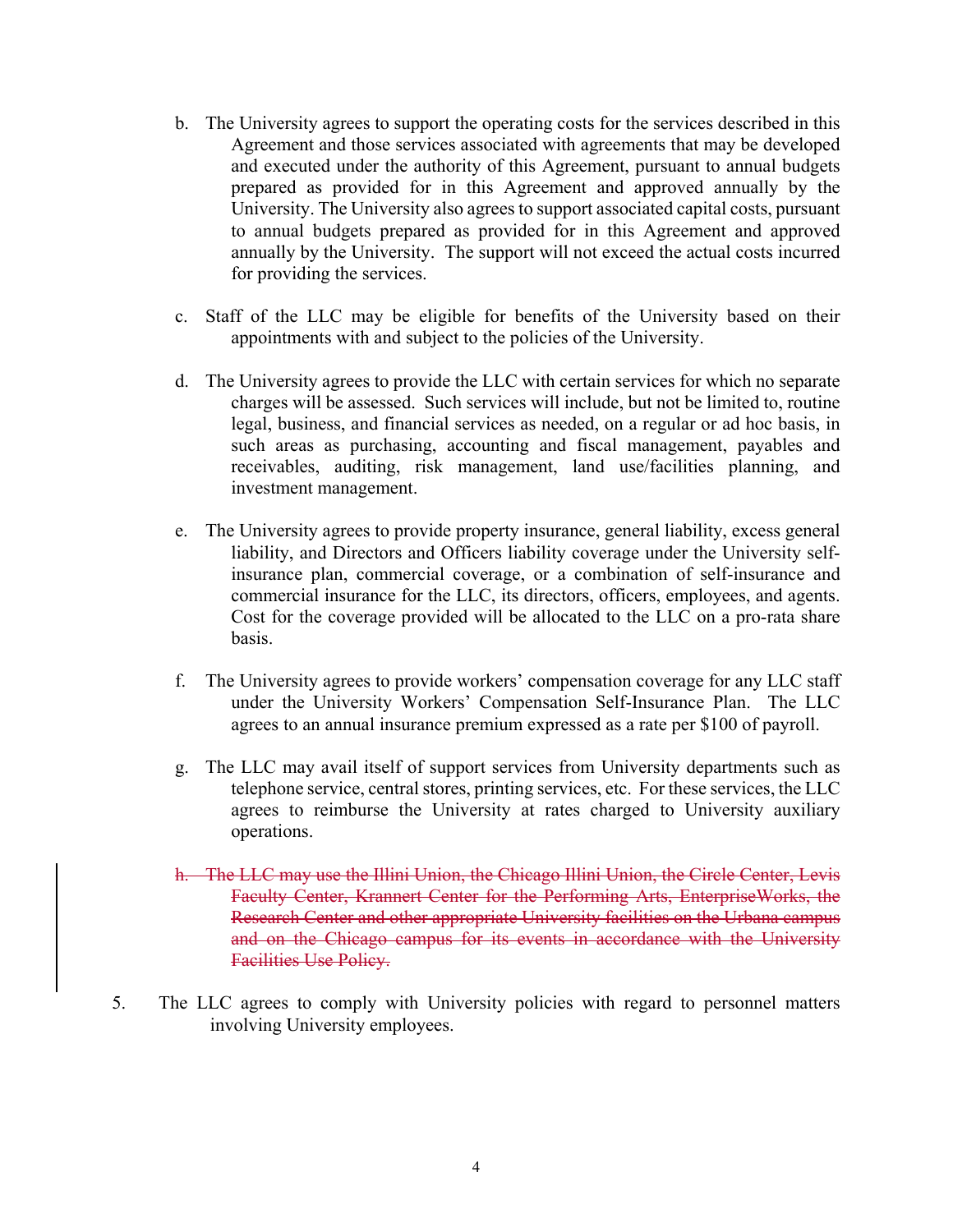- 6. The LLC agrees to comply with applicable financial guidelines agreed upon between the University and the Illinois Legislative Audit Commission for the operation of the LLC.
- 7. The LLC shall maintain, for a minimum of 3 years after the completion of the Agreement adequate books, records, and supporting documents to verify the amounts, recipients, and uses of all disbursement of funds passing in conjunction with the Agreement; the Agreement and all books, records, and supporting documents related to the Agreement shall be available for review and audit by the Auditor General; and the LLC agrees to cooperate fully with any audit conducted by the Auditor General and to provide full access to all relevant materials. Failure to maintain the books, records, and supporting documents required by this Section shall establish a presumption in favor of the State for the recovery of any funds paid by the State under the Agreement for which adequate books, records, and supporting documentation are not available to support purported disbursement.
- 8. This Agreement is effective from the date of execution through June 30, 2004, subject to amendment by mutual agreement of the parties. This agreement is subject to automatic renewal from month to month thereafter, subject to termination by either party by providing written notice to the other party at least 90 days prior to termination. Upon termination, the LLC shall provide for the orderly transfer of property and responsibility to the University. Notwithstanding the termination of this Agreement, the parties shall be required to carry out any provision which contemplates performance by them subsequent to termination. Termination shall not affect any liability or obligation which shall have accrued prior to such termination, including but not limited to accrued but unpaid compensation.
- 9. All notices and other communication required or permitted to be given hereunder shall be in writing and shall be considered given and delivered when personally delivered to the party, telefaxed to the party or delivered by courier or deposited in the United States mail, postage prepaid, return receipt requested, properly addressed to a party at the address set forth below, or at such other address as such party shall have specified by notice given in accordance herewith:

To University:

Vice PresidentChancellor for Research (or successor title) 346 HenryFourth Floor, Swanlund Administration Building 506 South WrightMC-304 601 E. John Street UrbanaChampaign, IL 6180161820

with a copy to:

Chief Financial Officer and Comptroller (or successor title) 349 Henry Administration Building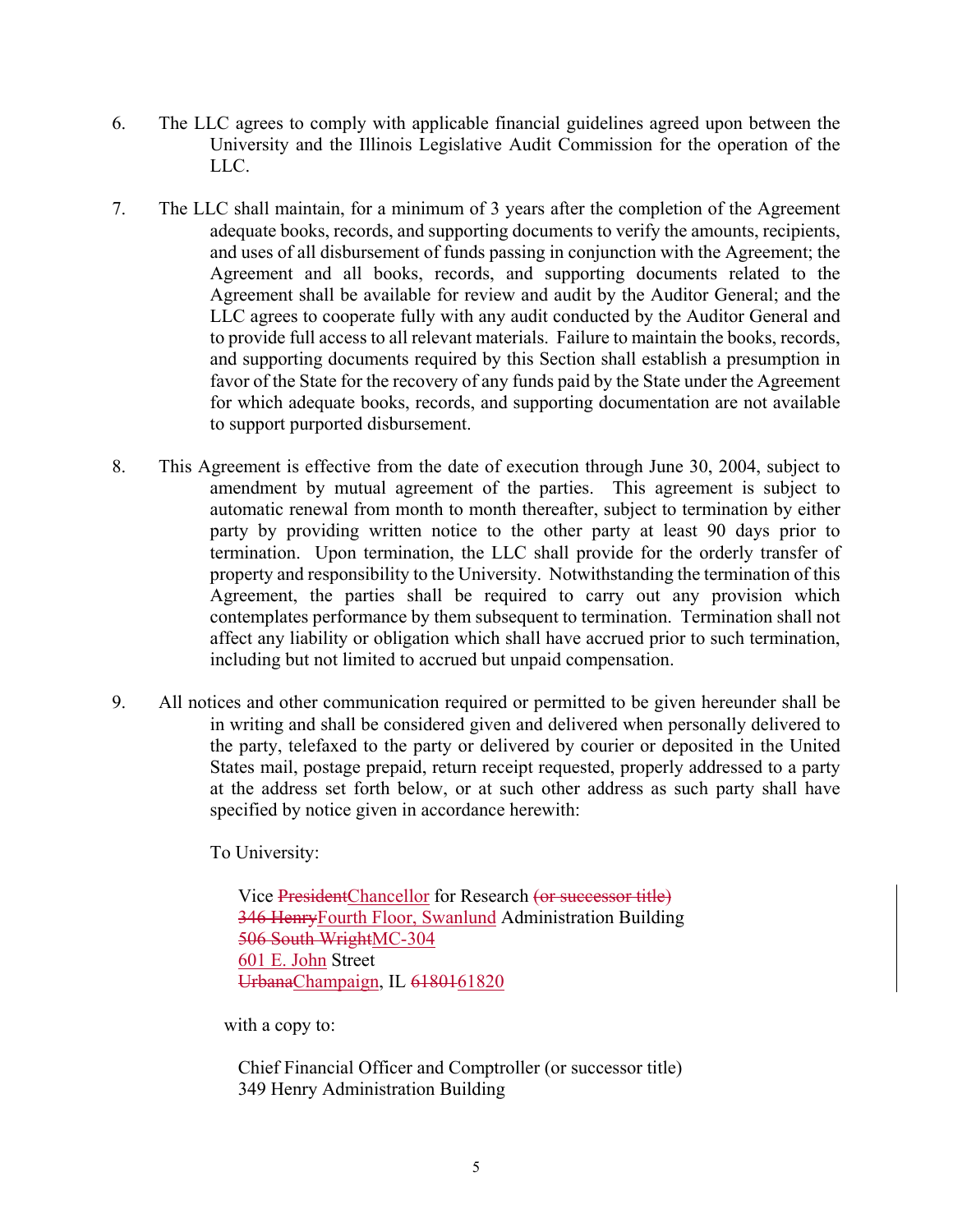506 South Wright Street Urbana, IL 61801

To LLC:

Chair, Board of Managers, University of Illinois Research Park, LLC

- 10. This Agreement shall be construed, and the rights and liabilities of the parties hereto determined, in accordance with the laws of the State of Illinois.
- 11. In the event any term or provision of this Agreement is rendered invalid or unenforceable by any valid act of Congress or the Illinois legislature, or by any regulation duly promulgated by officers of the United States or the State of Illinois acting in accordance with law, or declared null and void by any court of competent jurisdiction, the remaining provisions of this Agreement shall remain in full force and effect.
- 12. This is the entire agreement between the parties. Nothing in this Agreement shall be construed as creating any obligations or liabilities by one of the parties to the other except as expressly provided herein.
- 13. It is understood and agreed that neither party to this Agreement shall be liable for any negligent or wrongful acts either of commission or omission chargeable to the other arising out of or in connection with this Agreement unless such liability is imposed by law and that this Agreement shall not be construed as seeking to enlarge or diminish any obligation or duty owed by one party against the other or against a third party.
- 14. This Agreement and the rights of the parties may not be assigned or delegated, in whole or in part, directly or indirectly, without the consent of the other party.
- 15. The Drug Free Workplace Act (PA 86-1459) requires, in part, that contractors with 25 or more employees take steps to ensure a drug free workplace by informing employees of the dangers of drug abuse, of the availability of any treatment or assistance programs, of prohibited activities and of sanctions that will be imposed for violation; and that individuals with contracts not engage in the manufacture, distribution, dispensation, possession or use of a controlled substance in the performance of the contract. By acceptance of this Agreement, the LLC certifies that it is, or will be, in compliance with the Act on the effective date of this Agreement.
- 16. The LLC certifies that neither it nor any substantially-owned affiliated company is participating or shall participate in an international boycott in violation of the provisions of the U.S. Export Administration Act of 1979 or the regulations of the U.S. Department of Commerce promulgated under that Act.